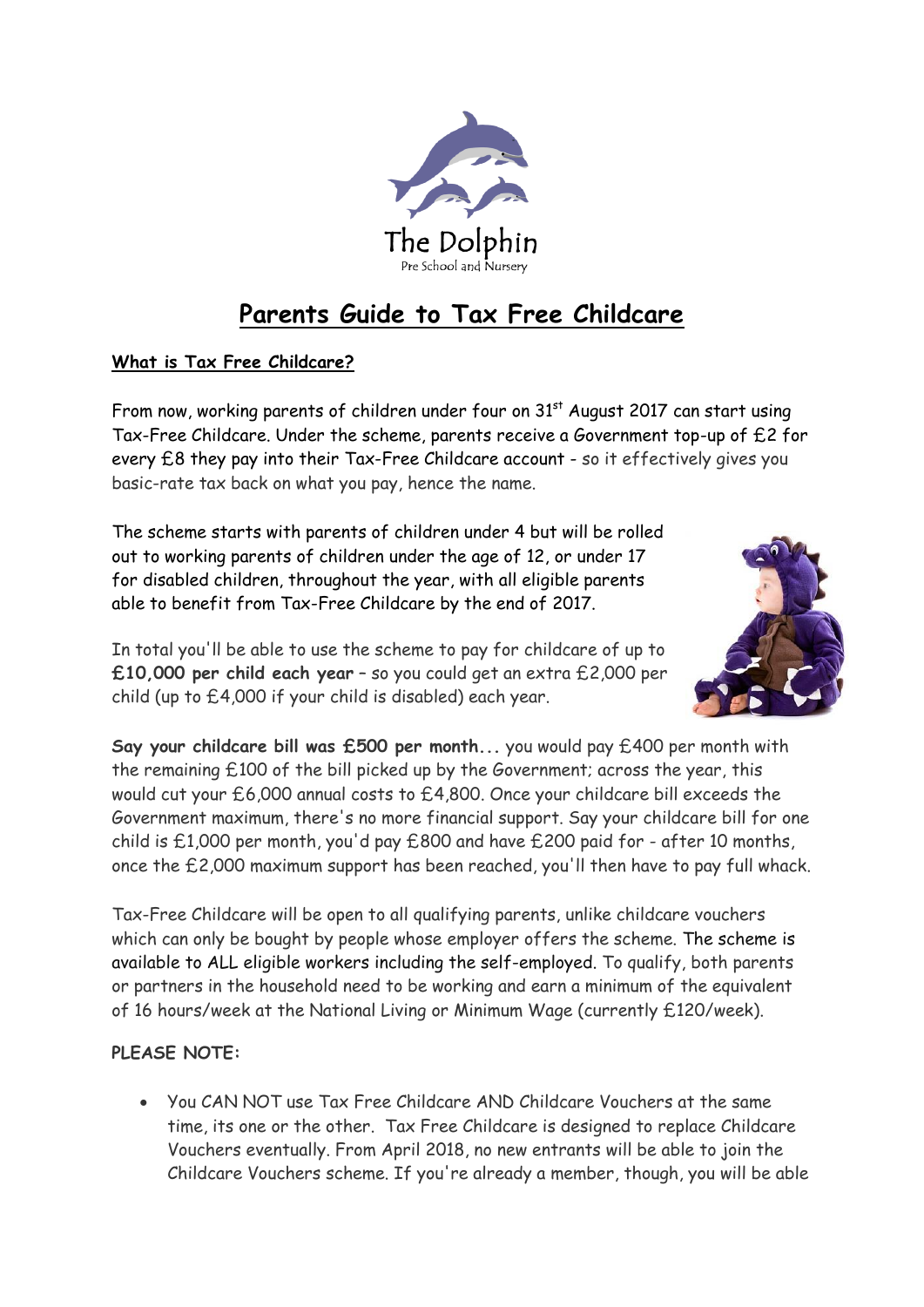to continue for as long as your employer runs the scheme, or as long as you stay with your employer.

- You CAN NOT receive tax credits or Universal Credit if you are receiving Tax Free Childcare. Some parents may be better off with tax credits, and some with Tax Free Childcare. The government have provided a Childcare Calculator to help you with this:<https://www.gov.uk/childcare-calculator>
- You CAN receive free funded entitlement (either 11 or 22 hours, 51 weeks a year) with Tax Free Childcare.

## **Am I Eligible for Tax Free Childcare?**

You're usually eligible if all of the following apply:

Your child:

- is under 12, or 17 if they're registered as having a disability
- usually lives with you

You (and your partner, if you have one):

- are 16 or over
- live or work in the UK
- are employed or self-employed
- are over 21 and earn on average at least £120 a week, unless in your first year of self-employment. [Different rates apply if you're under 21 or an apprentice](https://www.gov.uk/national-minimum-wage-rates)
- earn less than £100,000 a year each
- don't get other support with your childcare, including from a childcare voucher or salary sacrifice scheme

You may also be eligible if you have a partner and one of you gets any of the following benefits:

- Carers Allowance
- Employment and Support Allowance
- Incapacity Benefit
- Severe Disablement Benefit

#### **How do I Apply for Tax Free Childcare?**

You can check whether you could be eligible for the Tax Free Childcare via the governments digital childcare service Childcare Choices at https://www. childcarechoices gov.uk

**When parents sign up they will be given a reference number, please make a note of this and forward to us. We will need to this to know which parent has paid.**



Childcare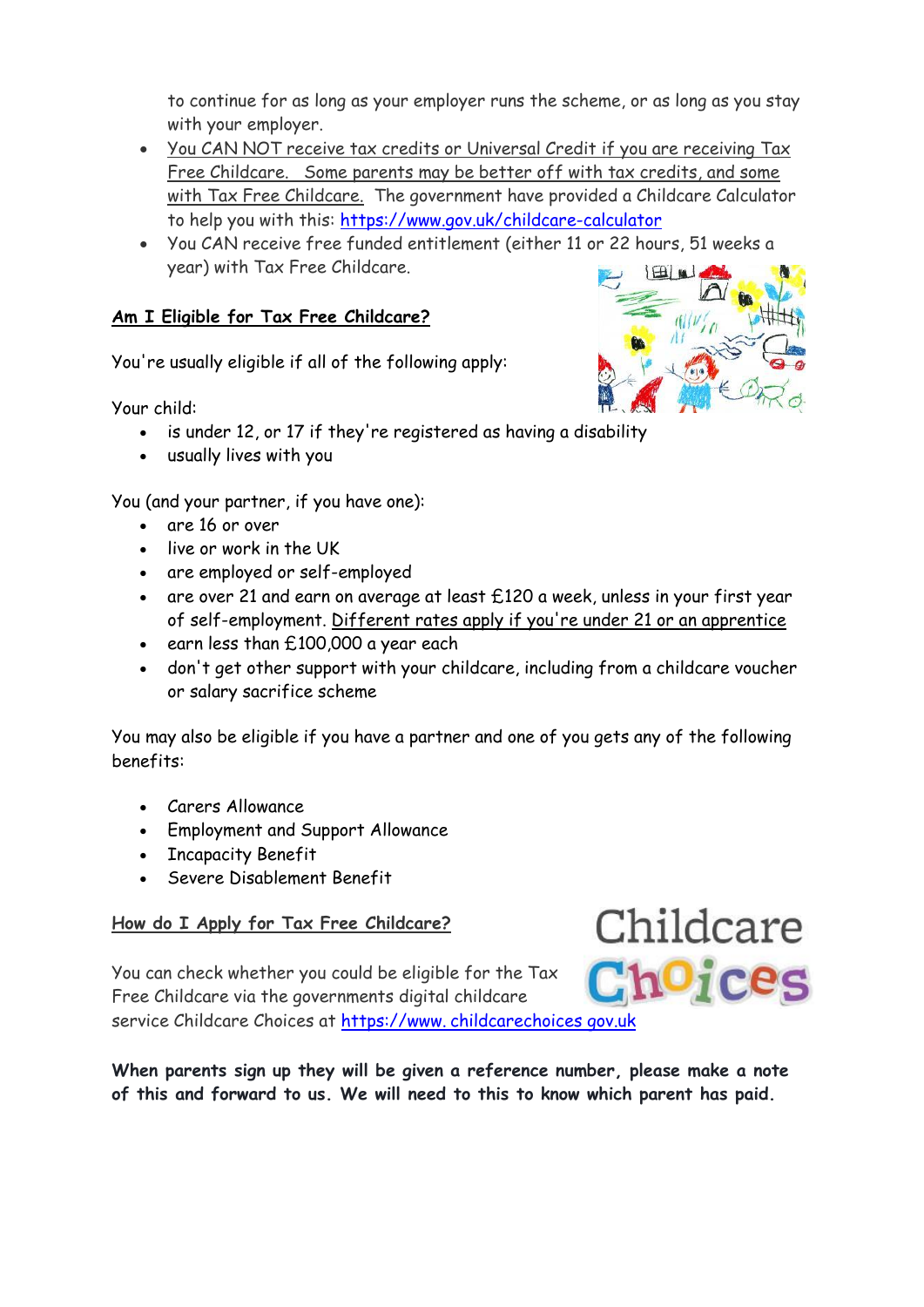| <b>Tax free childcare</b>                                                 | <b>Childcare vouchers</b>                                                                                                                      |
|---------------------------------------------------------------------------|------------------------------------------------------------------------------------------------------------------------------------------------|
| Eligibility                                                               |                                                                                                                                                |
| Anyone<br>can apply<br>Employed<br>$\&$<br>Self employed                  | Only available if<br>employer offers them                                                                                                      |
| £115/wk<br>min earnings<br>If a couple, both parents<br>must work         | <b>No min earnings</b><br>One parent needs<br>to work                                                                                          |
| Child's max age<br>11 (16 if disabled)                                    | Child's max age<br>15(16 if disabled)                                                                                                          |
| <b>Max income limit</b><br>Less than £100,000<br>per parent               | <b>No income limit</b>                                                                                                                         |
| Which wins if you're eligible for both?                                   |                                                                                                                                                |
| Max gain of<br>£2,000 gain per child<br>(£4,000 if disabled)              | Max gain of<br>£930/yr per parent (basic-rate taxpayer)<br>£624/yr per parent (higher-rate taxpayer)<br>£590/yr per parent (top-rate taxpayer) |
| 20% off childcare costs                                                   | No tax & NI to pay on childcare costs,<br>equivalent to 32% for basic-rate tax payer<br>(42% higher-rate, 47% top-rate)                        |
| Best option for more kids & higher childcare cost                         | Best option for fewer kids and lower childcare cost                                                                                            |
|                                                                           |                                                                                                                                                |
| Source: Moneysavingexpert.com, HMRC, HM Treasury<br>MoneySavingExpert.com |                                                                                                                                                |

**Which scheme will be better for you – Childcare Vouchers or Tax Free Childcare?**

**So who are the winners and losers under each scheme? (Source: MoneySavingExpert.com)**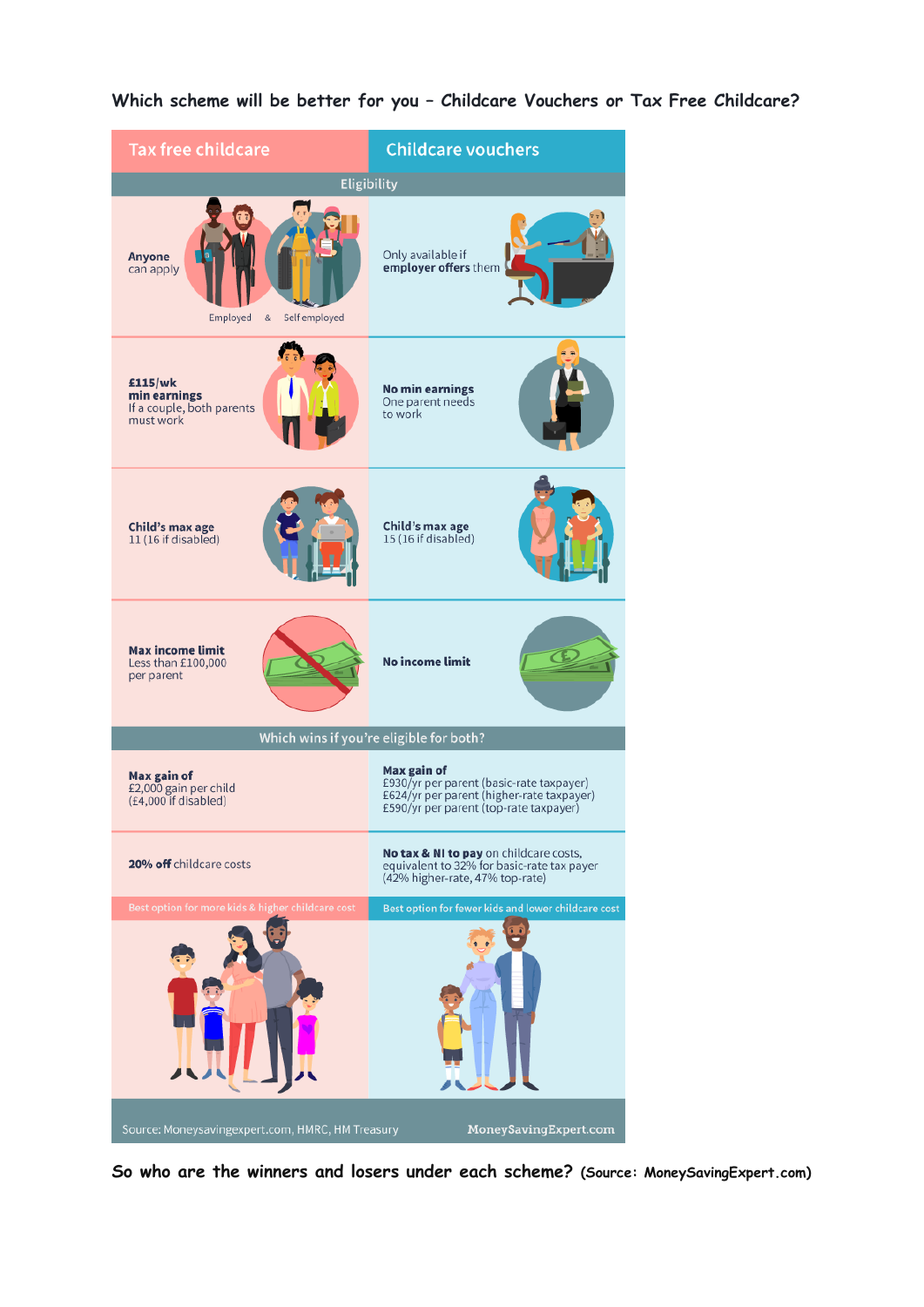### **Tax-Free Childcare wins for:**

- $\cdot$  Self-employed people or couples who earn less than  $£100,000$  each, as they're eligible for Tax-Free Childcare, but can't get Childcare Vouchers.
- Parents with more than one child and high childcare costs, as the help available goes up with the number of children.

## **Childcare Vouchers win for:**

- Couples where one parent doesn't work, as they're not eligible for Tax-Free Childcare, but the employed parent is eligible for vouchers (provided their employer offers a scheme).
- Basic-rate taxpayer parents with total childcare costs of £9,336 or less. Under this amount, the saving you make with Childcare Vouchers exceeds the saving you can make with Tax-Free Childcare.
- Higher-rate taxpayer parents with total childcare costs of £6,252 or less. Under this amount, the saving you make with Childcare Vouchers exceeds the saving you can make with Tax-Free Childcare.
- Higher earners, as anyone earning £100,000+ (or in a couple where one earns £100,000+) isn't eligible for the scheme, whereas these high earners can get Childcare Vouchers.

Here's a couple of quick examples to see how it could work in practice...

## Example 1. Low childcare user

*Olly Onechild and his wife spend £500 of childcare across the MONTH for afterschool clubs and pick ups.* 

*If both are basic-rate taxpayers using vouchers, this would cost them £344 – a saving of £156 compared to not using them. But if they used the new TFC scheme, it'd cost them £400 – £56 more expensive than vouchers.* 

*If both are higher-rate taxpayers using vouchers, this would cost them £396 - a saving of £104 compared to not using them. And if they used the new TFC scheme, it'd cost them £400 – £4 more expensive than vouchers.* 

## Example 2. High childcare user

*Molly Muchcare and her wife have two toddlers and spend £2,000 of childcare (in total for both toddlers) across the MONTH for nursery and pick ups etc.*

*If both are basic-rate taxpayers using vouchers, this would cost them £1,844 – a saving of £156 compared to not using them. But if they used the new TFC scheme, it'd cost them £1,668 – £176 cheaper than vouchers.*